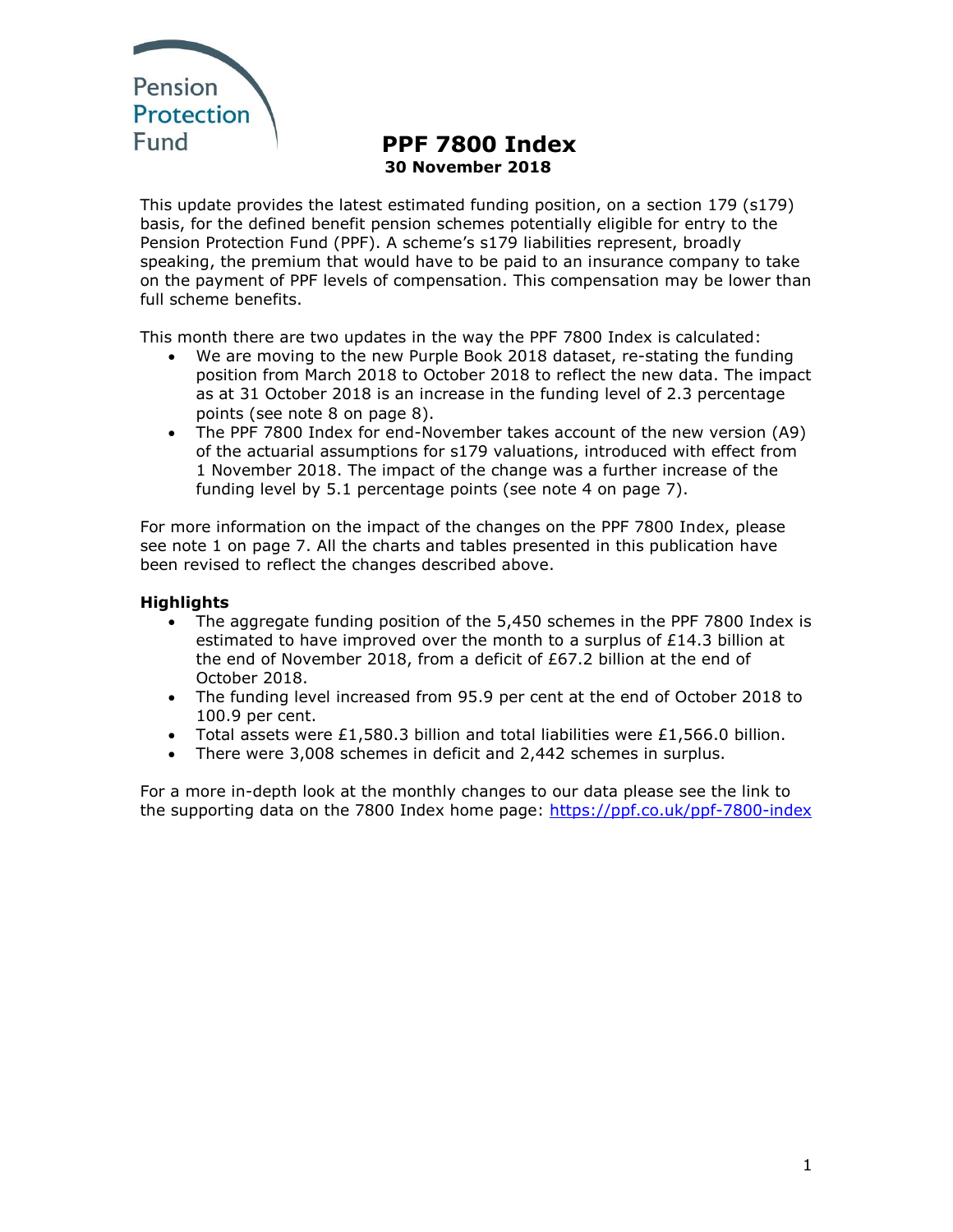

#### **The schemes in the universe**

The aggregate funding position (total s179 liabilities less total assets) of the schemes in the PPF 7800 Index is estimated to have improved to a surplus of  $£14.3$  billion at the end of November 2018, from a deficit of £67.2 billion at the end of October 2018.

The position has improved from a year ago, when a deficit of £87.6 billion was recorded at the end of November 2017. The funding level (assets as a percentage of s179 liabilities) of schemes increased over this month from 95.9 per cent to 100.9 per cent at the end of November 2018. The funding level is higher than the 94.7 per cent recorded in November 2017.

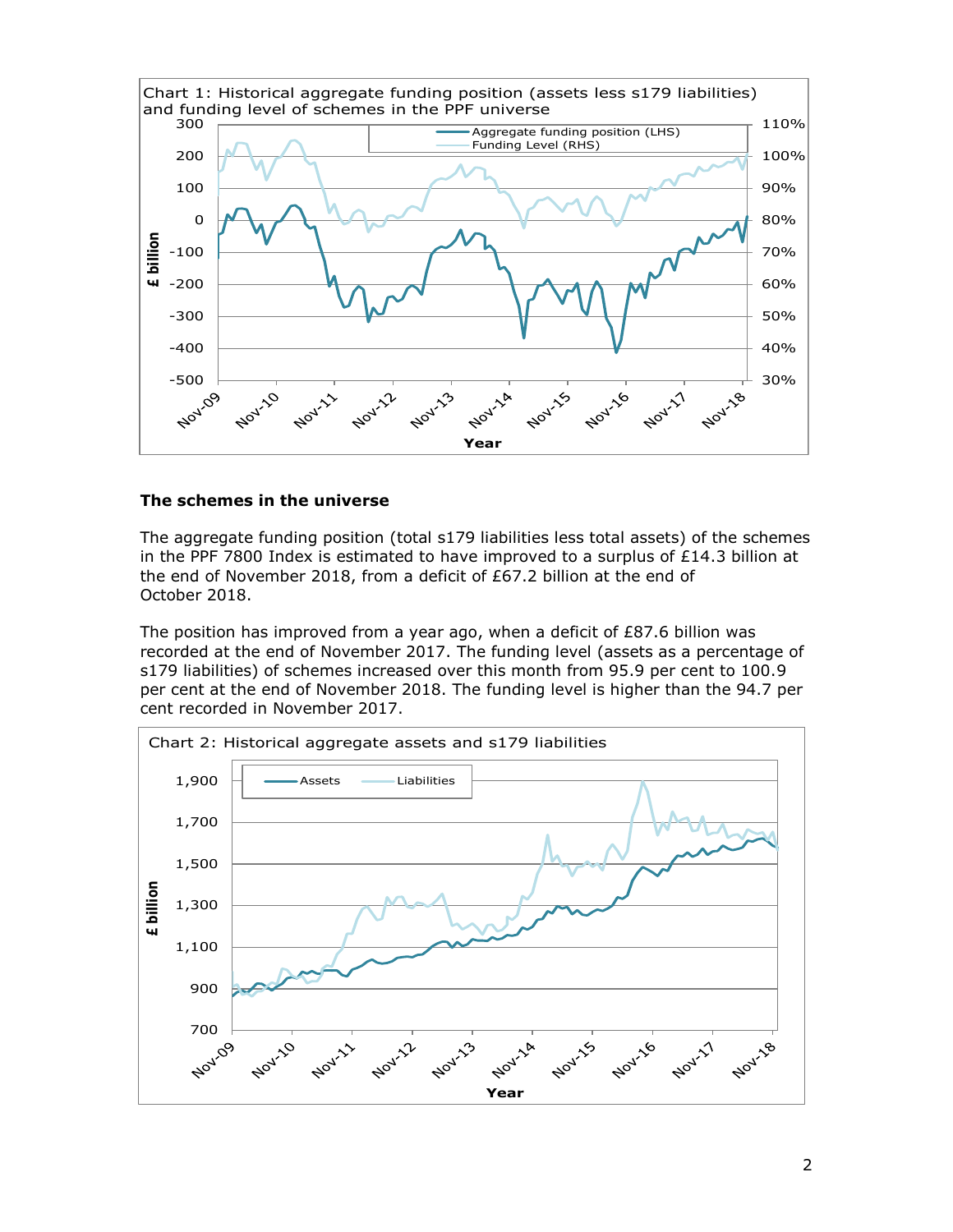Within the Index, total scheme assets amounted to  $£1,580.3$  billion at the end of November 2018. Total scheme assets decreased by 0.5 per cent over the month and increased by 1.1 per cent over the year (including the impact of updated data from the Purple Book 2017 to the Purple Book 2018). Total scheme liabilities were £1,566.0 billion at the end of November 2018, a decrease of 5.4 per cent over the month (including the impact of updated s179 assumptions from A8 to A9) and a decrease of 5.2 per cent over the year (including the impacts of the updated datasets and assumptions).

#### **Funding comparisons**

|                            | November 2017  | October 2018   | November 2018  |
|----------------------------|----------------|----------------|----------------|
| Aggregate funding position | -£87.6bn       | $-E67.2bn$     | £14.3bn        |
| <b>Funding level</b>       | 94.7%          | 95.9%          | 100.9%         |
| Aggregate assets           | £1,563.5bn     | £1,588.4bn     | £1,580.3bn     |
| Aggregate liabilities      | £1,651.1bn     | £1,655.6bn     | £1,566.0bn     |
| Dataset / Assumptions      | Purple 17 / A8 | Purple 18 / A8 | Purple 18 / A9 |

#### **Schemes in deficit and surplus**

The aggregate deficit of all schemes in deficit at the end of November 2018 is estimated to have decreased to £137.6 billion from £184.8 billion at the end of October 2018. At the end of November 2017, the equivalent figure was £197.0 billion.

At the end of November 2018, the total surplus of schemes in surplus increased to £151.9 billion from £117.6 billion at the end of October 2018. At the end of November 2017, the total surplus of all schemes in surplus stood at  $£109.4$  billion.

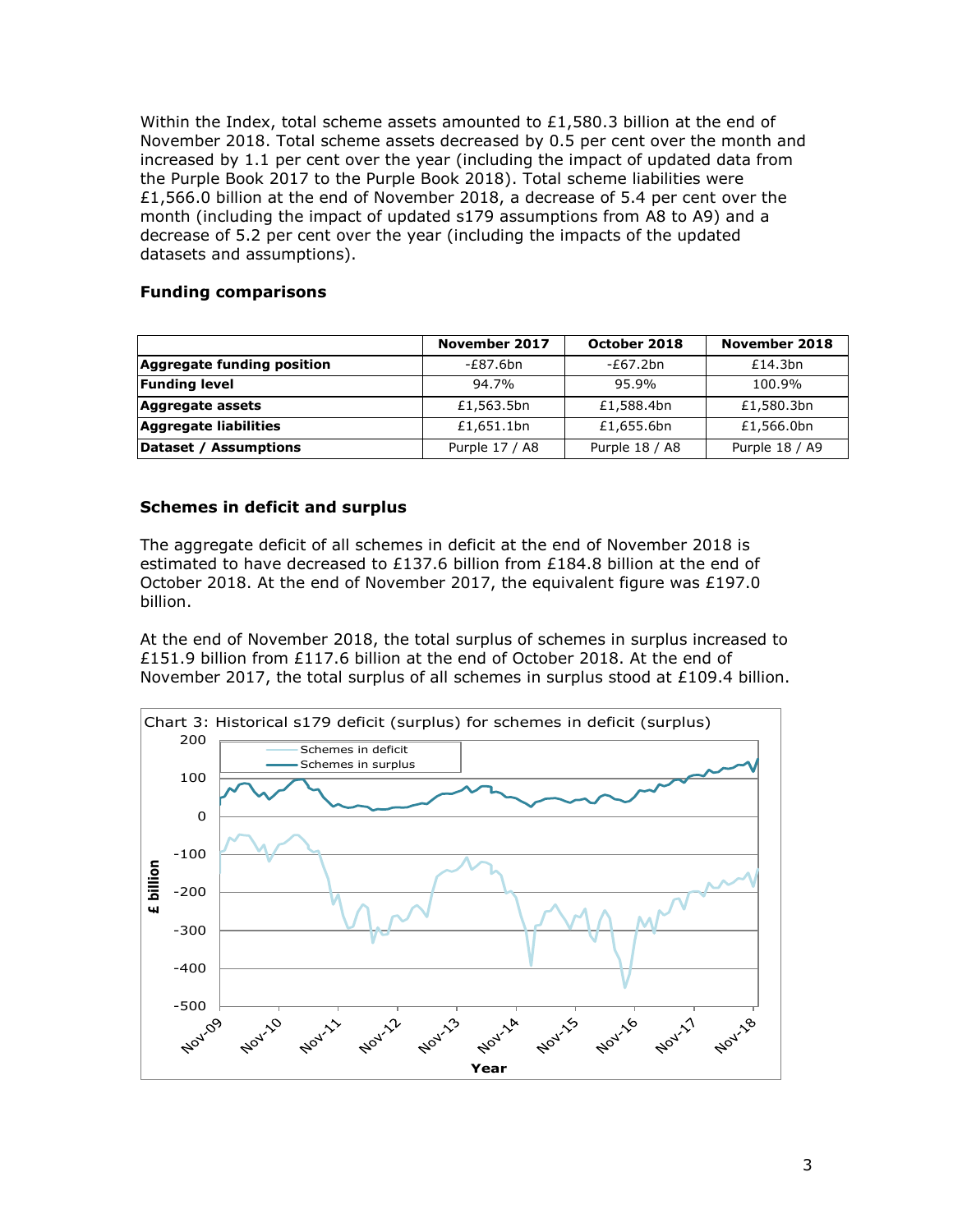

The number of schemes in deficit at the end of November 2018 decreased to 3,008, representing 55.2 per cent of the total 5,450 defined benefit schemes. There were 3,420 schemes in deficit at the end of October 2018 (62.8 per cent) and 3,663 schemes in deficit at the end of November 2017 (65.6 per cent).

The number of schemes in surplus increased to 2,442 at the end of November 2018 (44.8 per cent of schemes) from 2,030 at the end of October 2018 (37.2 per cent). There were 1,925 schemes in surplus at the end of November 2017 (34.4 per cent).

|                                | November 2017  | October 2018   | November 2018  |
|--------------------------------|----------------|----------------|----------------|
| Number of schemes in deficit   | 3,663          | 3,420          | 3,008          |
| Deficit for schemes in deficit | £197.0bn       | £184.8bn       | £137.6bn       |
| Number of schemes in surplus   | 1,925          | 2,030          | 2,442          |
| Surplus for schemes in surplus | £109.4bn       | £117.6bn       | £151.9bn       |
| Number of schemes in Universe  | 5,588          | 5,450          | 5,450          |
| Dataset / Assumptions          | Purple 17 / A8 | Purple 18 / A8 | Purple 18 / A9 |

#### **Schemes in deficit (surplus)**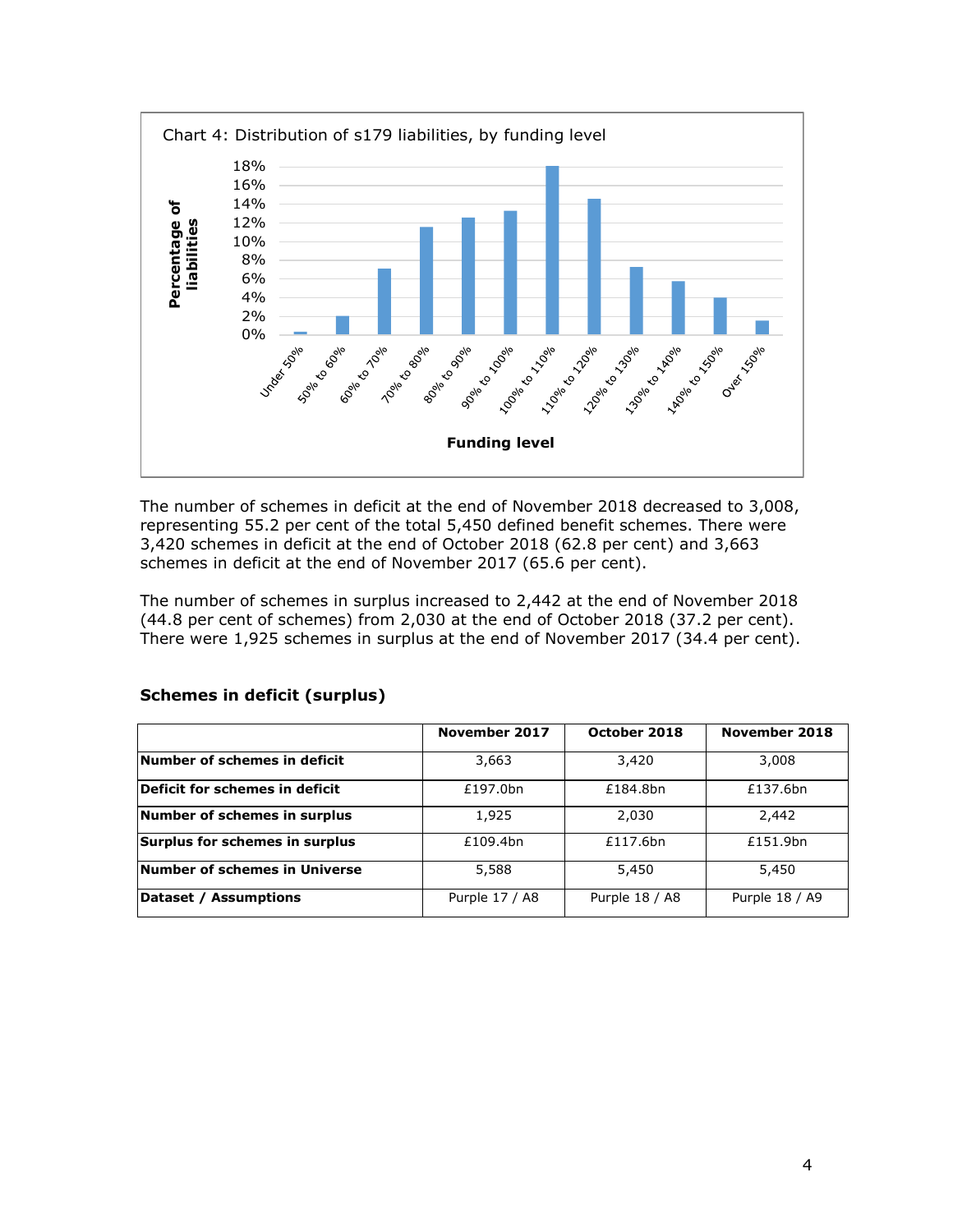

*\*Note: The stars indicate months in which we made changes to the actuarial assumptions used to value schemes on an s179 measure. The most recent change was made in November 2018 and implemented in the end of November 2018 PPF 7800 Index. This served to reduce the number of schemes in deficit by 437 (8.0 per cent).*

#### **Understanding the impact of market movements**

Equity markets and gilt yields are the main drivers of funding levels. S179 liabilities are sensitive to the yields available on a range of conventional and index-linked gilts. Liabilities are also time-sensitive in that, even if gilt yields were unchanged, scheme liabilities would increase as the point of payment approaches. $1$ 

The value of scheme assets is affected by the change in prices of all asset classes, but owing to the volume invested and the volatility, equities and bonds are the biggest drivers behind changes; bonds have a higher weight in asset allocation, but equities tend to be more volatile.

The following table sets out the changes in s179 liabilities and assets, and some key market indicators, in the month and year to 30 November 2018.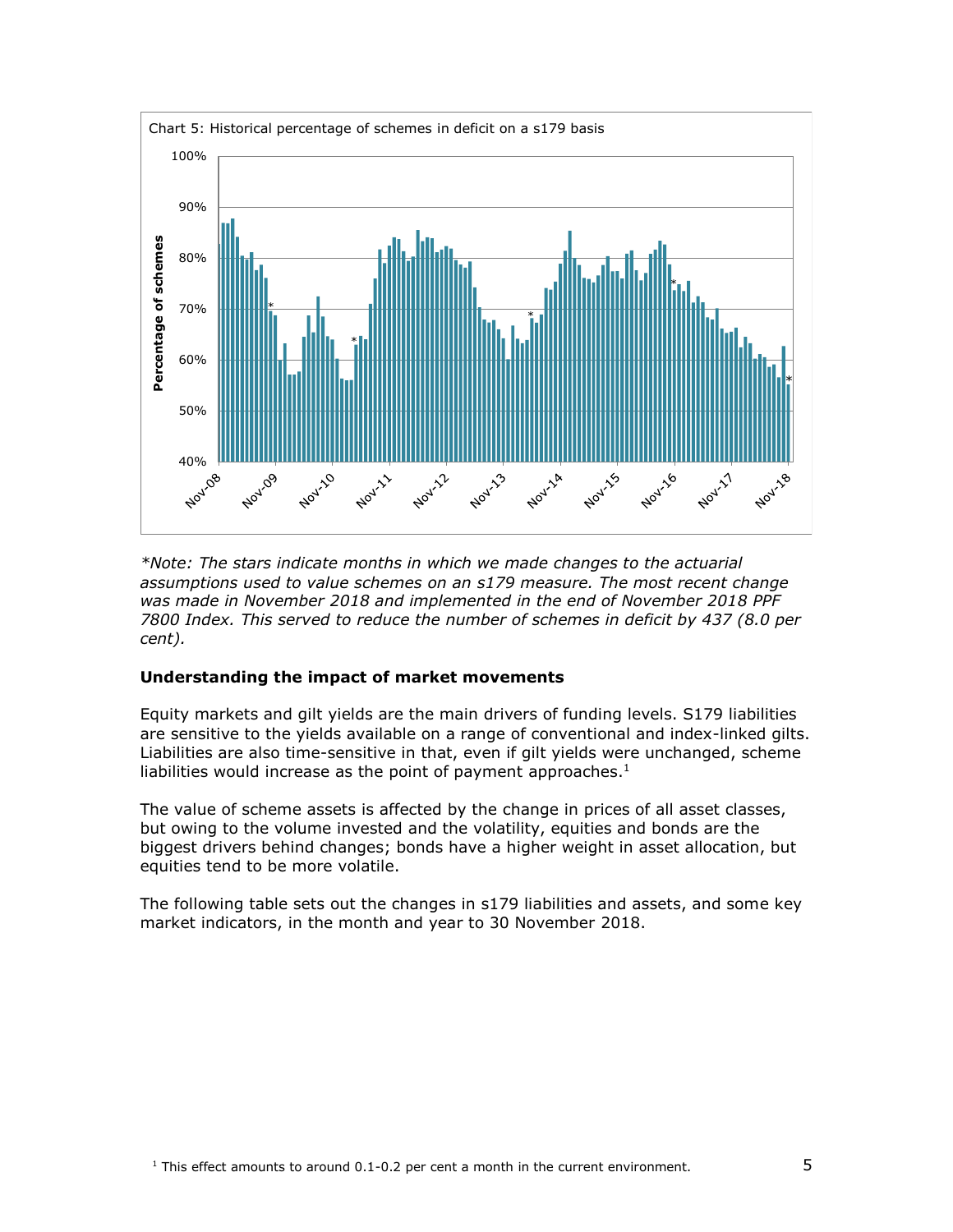|                                                | Change over the |           |
|------------------------------------------------|-----------------|-----------|
|                                                | Month           | Year      |
| s179 liabilities                               | $-5.4\%*$       | $-5.2%$   |
| <b>Assets</b>                                  | $-0.5%$         | $+1.1%$   |
| <b>Market indicator</b>                        |                 |           |
| 10-year fixed interest gilt yield              | $-5$ bps        | 0 bps     |
| 15-year fixed interest gilt yield              | $+6$ bps        | $+5$ bps  |
| 20-year fixed interest gilt yield              | $+14$ bps       | $+11$ bps |
| 5-15 year index-linked gilt yield              | $-10$ bps       | $-20$ bps |
| <b>FTSE All-Share Total Return Index</b>       | $-1.6%$         | $-1.5%$   |
| <b>FTSE All-World Ex-UK Total Return Index</b> | $+1.9%$         | $+5.9%$   |

\*-0.3 per cent due to market movements and -5.1 per cent due to updating from A8 to A9 assumptions.



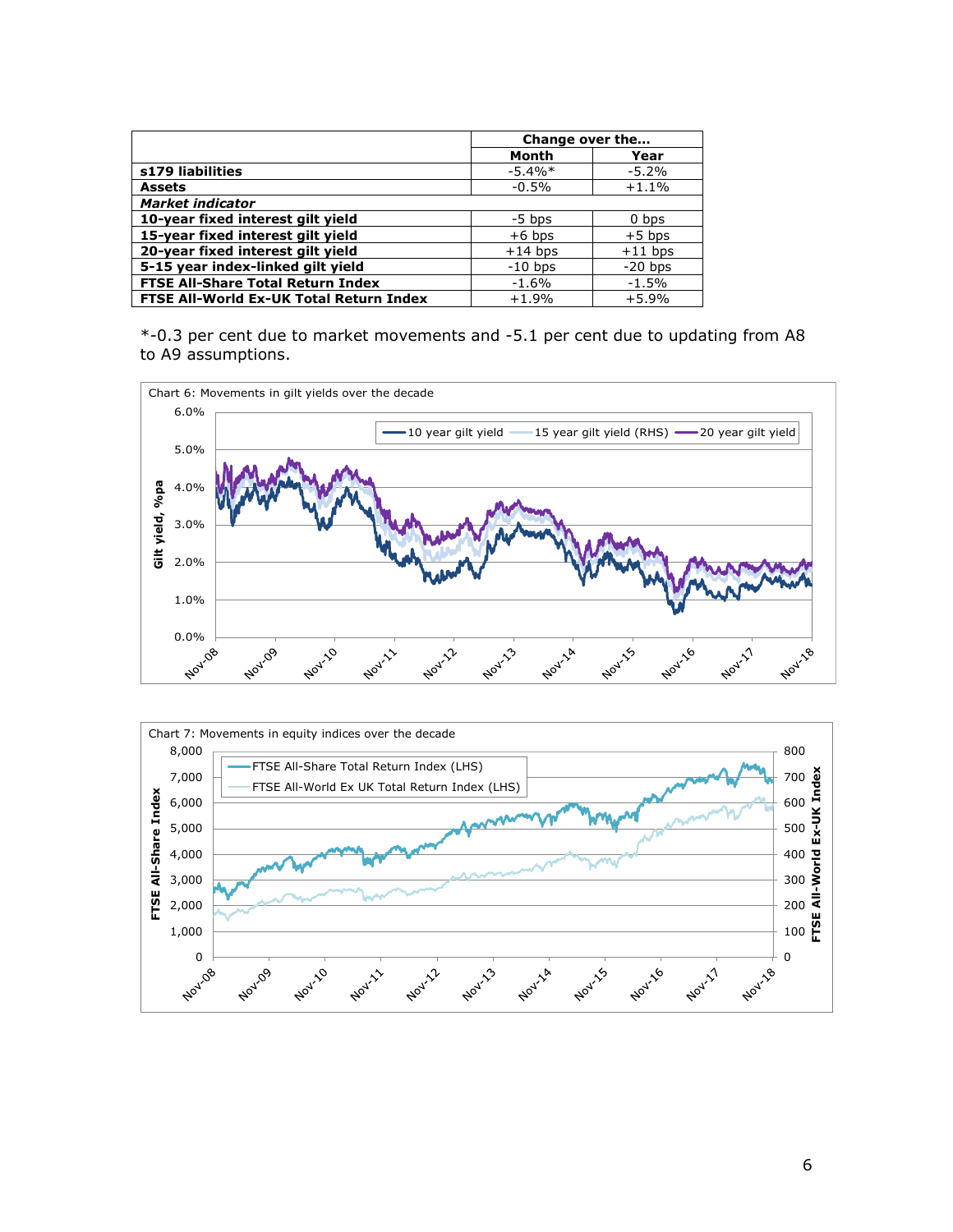# **Notes**

#### **1. Impacts of the data and assumptions changes**

The end-November 2018 funding level was equal to 100.9 per cent, representing an aggregate funding position of  $+£14.3$  billion. The change in scheme funding of 7.3 percentage points between what was reported for October (93.6 per cent) in last month's release and the end of November reflects three factors:

- The impact of the Purple Book 2018 dataset change was an increase in the funding level by 2.3 percentage points to 95.9 per cent for the month of October. The respective aggregate funding position was -£67.2 billion at the end of the month. For more information on this, please see note 8 on page 8.
- Without using the new actuarial assumptions, the funding level for end-November would have been 95.8 per cent, a decrease of 0.1 percentage points over the month – an overall increase in gilt yields led to decreases in liability values of 0.3 per cent and assets of 0.5 per cent, the latter including a slight offset for an increase in overseas equity prices. The aggregate funding position would have been reduced by £2.3 billion to -£69.5 billion.
- The impact of the change in the actuarial assumptions (see note 4 on page 7) was a further increase in the funding level by 5.1 percentage points.

#### **2. The PPF universe**

The PPF covers certain occupational defined benefit pension schemes and defined benefit elements of hybrid schemes. For more information about eligible schemes see the PPF's website at:

<https://www.ppf.co.uk/your-scheme-eligible>

#### **3. PPF compensation**

For individuals who have reached their scheme's normal pension age or are already in receipt of a survivor's pension or pension on the grounds of ill health, the PPF will generally pay compensation at the 100 per cent level, i.e. these members will not see any reduction in retirement income when their scheme sponsor goes insolvent. For the majority of people below their scheme's normal pension age the PPF will generally pay compensation at the 90 per cent level. This is subject to a cap which is currently equal to £35,105.56 per annum at age 65, after the 90 per cent has been applied. Increases in future payments for members may not be as much as they would have been under their pension schemes. For more information about PPF compensation see the PPF's website at:

<https://www.ppf.co.uk/what-it-means-ppf>

#### **4. s179 assumptions**

On 1 November 2018, the PPF updated its valuation assumption guidance for both s179 and s143 valuations.

The impact of the change in the actuarial assumptions as at 30 November 2018 was an increase of the funding level by 5.1 percentage points and an improvement of  $E84$ billion in the aggregate funding position.

For more information about the new actuarial assumptions see the PPF's website at: [https://www.ppf.co.uk/sites/default/files/file-2018-11/s179-assumptions-guidance](https://www.ppf.co.uk/sites/default/files/file-2018-11/s179-assumptions-guidance-a9-nov-2018.pdf)[a9-nov-2018.pdf](https://www.ppf.co.uk/sites/default/files/file-2018-11/s179-assumptions-guidance-a9-nov-2018.pdf)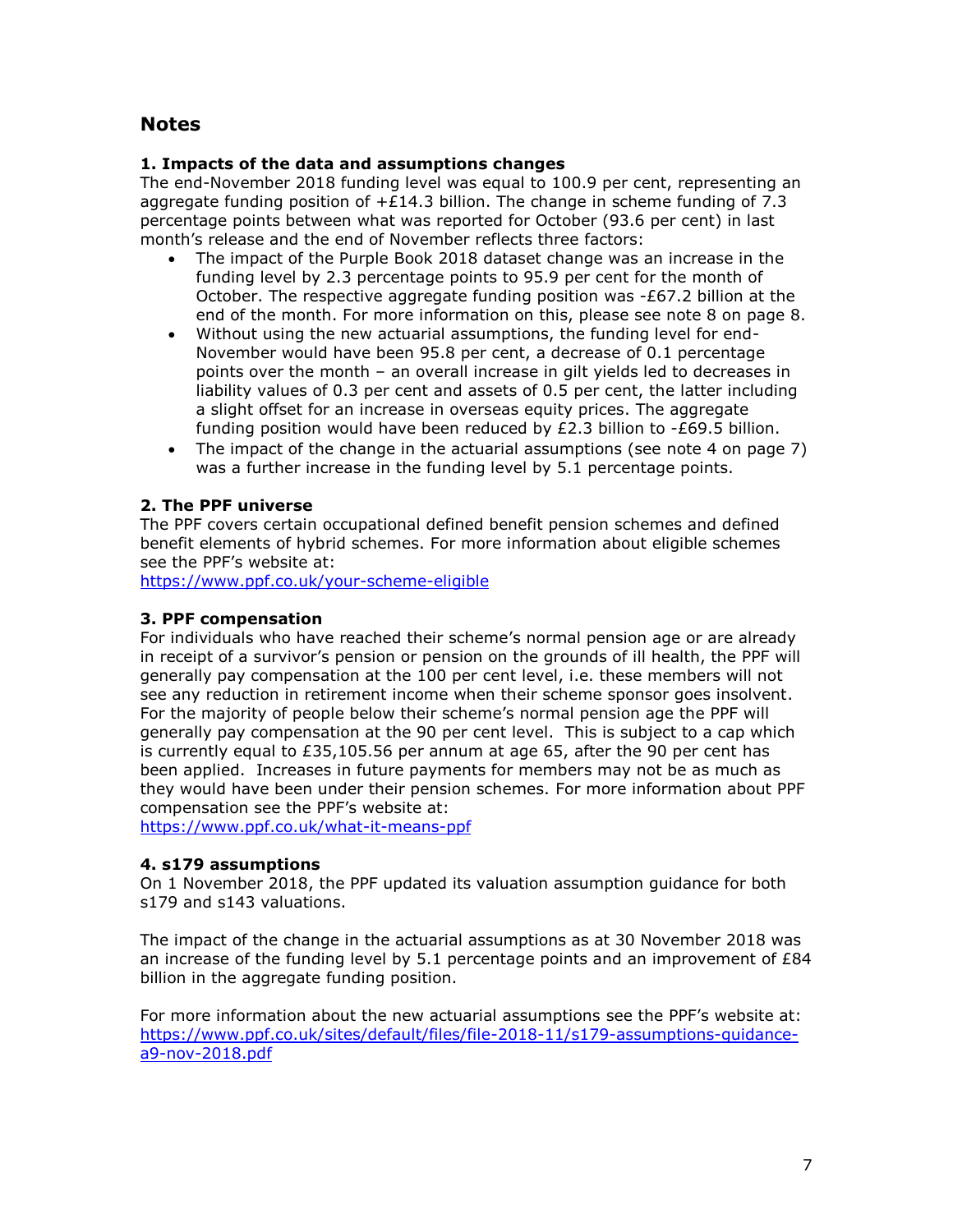#### **5. s179: one of many different funding measures**

s179 is one particular measure of funding. The change in the deficit of schemes in deficit on an s179 basis is an illustration of the impact of changes in financial markets on the PPF's total exposure. Schemes in surplus on an s179 basis at the time of insolvency usually do not enter the PPF. For more information please see our official s179 assumptions guidance at:

[https://www.ppf.co.uk/sites/default/files/file-2018-11/s179-assumptions-guidance](https://www.ppf.co.uk/sites/default/files/file-2018-11/s179-assumptions-guidance-a9-nov-2018.pdf)[a9-nov-2018.pdf](https://www.ppf.co.uk/sites/default/files/file-2018-11/s179-assumptions-guidance-a9-nov-2018.pdf)

In addition to s179, there are many different measures of a scheme's funding position. Among the other common measures are full buy-out (what would have to be paid to an insurance company for it to take on the payment of full scheme benefits), IAS 19 or FRS 17 (the measures used in UK company accounts), and Technical Provisions (that are used in the UK's scheme funding regime). The different measures can give very different levels of scheme funding at any point in time and move very differently over time.

#### **6. Methodology**

The figures shown throughout this document are based on adjusting the scheme valuation data supplied to The Pensions Regulator as part of the schemes' annual scheme returns. This data is transformed on an s179 valuation basis at various dates using changes in market indices for principal asset classes. Conventional and indexlinked gilt yields are used to value liabilities. The approximation does not allow for benefit accrual or outgo, contributions paid or actual scheme experience.

#### **7. Estimating the impact of changes in market conditions on the PPF 7800 Index**

We have developed a number of 'rules of thumb' to estimate the impact of changes in asset prices on scheme assets and s179 liabilities. A 7.5 per cent rise in equity markets boosts assets by 2.1 per cent while a 0.3 percentage point rise in gilt yields reduces scheme assets by 2.1 per cent. Meanwhile, a 0.3 percentage point rise in gilt yields reduces scheme liabilities by 5.9 per cent. The rules of thumb strictly speaking only apply to small changes from the 31 March 2018 level. For more information see Chapter 5 of the Purple Book 2018, available on the PPF's website at: <https://www.ppf.co.uk/purple-book>

#### **8. Moving to the Purple Book 2018 dataset**

In November 2018 we moved to a dataset consistent with the Purple Book 2018 covering 5,450 schemes. The Purple Book 2018 dataset is estimated to include over 98 per cent of liabilities of PPF eligible schemes. The new dataset is based on a more up-to-date universe of schemes, excluding for example schemes that have entered PPF assessment, and it also uses more up-to-date funding information from the schemes in our universe. This is a standard procedure performed annually after the publication of the Purple Book. The impact of the change was to increase the funding level at 31 October 2018 by 2.3 percentage points (this figure can differ slightly depending on the date at which it is calculated) and improve the aggregate funding position by £40.5 billion. The aggregate funding position as at 31 October 2018 was -£67.2 billion (95.9 per cent funded) compared with -£107.7 billion (93.6 per cent funded) using the old dataset.